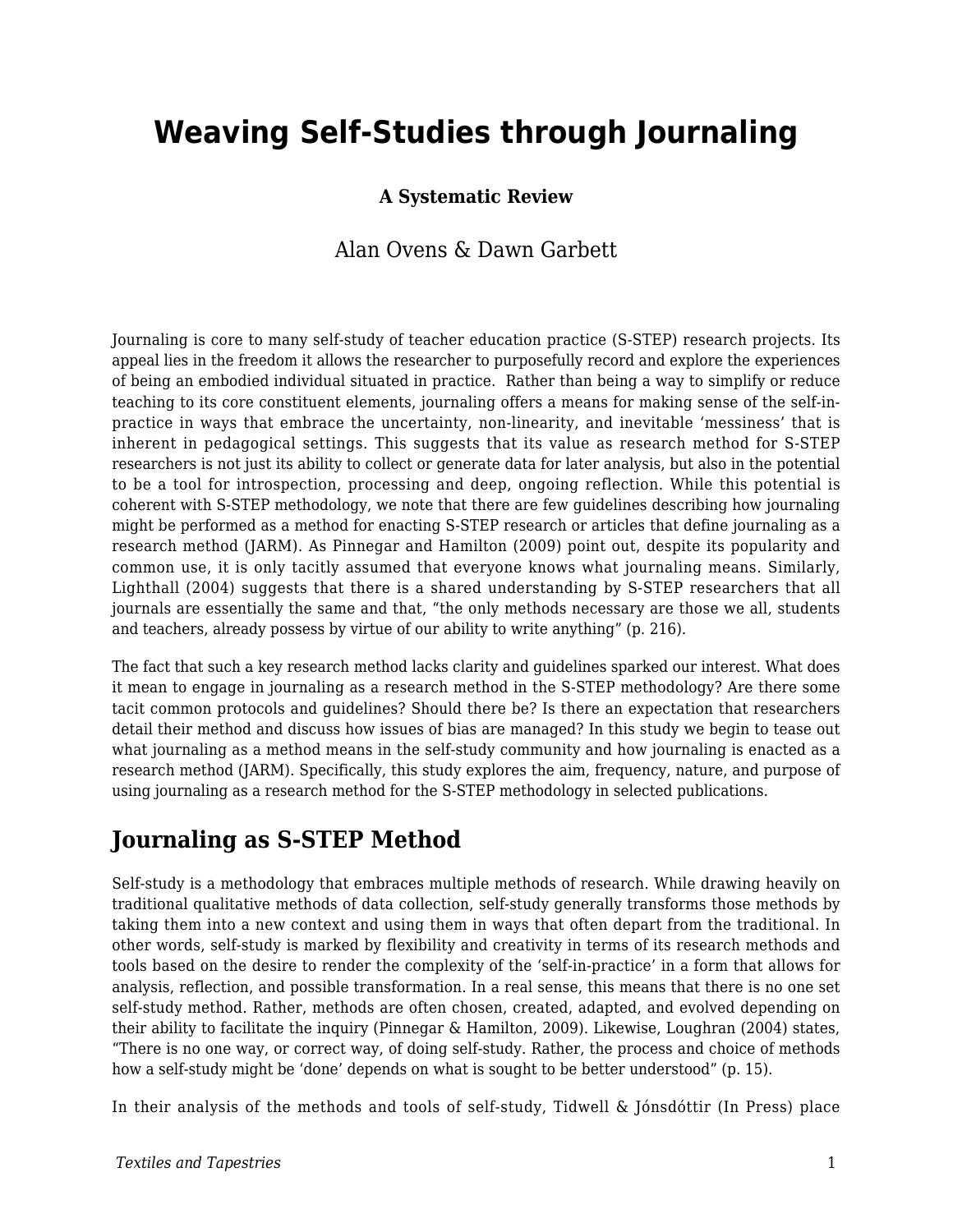journaling as one of the five most common methods reflecting narrative and text-based data/representation. The core characteristic of these methods being that they are intentional in the use of text (verbal, written, image) in terms of what and how data were gathered and analysed. Samaras (2011) mentions journaling when she discusses narrative as a data collection technique. She describes narratives as "Stories, journaling of your ongoing record, essays, other reflections about your study" (p. 175). We note that this is different from how she describes documenting "the selfstudy teacher researchers' metaconversations to himself or herself and to critical friends of an unfolding of questions, reflections meaning making and shared insights" (p.175), which she refers to as a self-study teacher researcher log. Pinnegar and Hamilton (2009) define journals in a very broad sense as "writing with a purpose" (p. 124). Certainly, journaling has a long and rich history with respect to chronicling events and unpacking the flow of daily life. Journaling has been important to enriching our understanding of teaching in terms of both recording events and providing insights into people's thoughts, reactions, feelings and aspirations in relation to such events. Journaling is both a process and an artifact that helps capture the immediacy of practitioners' lives through a process of intermingling description, commentary, introspection, and analysis in ways that enable deeper reflection and transformation.

While every self-study unfolds in a somewhat fluid and unpredictable manner, the self-study researcher needs to attend to issues of quality and trustworthiness. Bullough and Pinnegar (2001) suggest that quality in self-study research is grounded in the trustworthiness and meaningfulness of the findings. They conclude that there is a need to respond to the burden of proof and state that, "Like other forms of research, self-study invites the reader in the research process by asking that interpretations be checked, that themes be critically scrutinized, and that the "so what" questions be vigorously pressed" (p.20). This directly points to the expectation that S-STEP researchers are transparent about their methods and address how they conducted the research with detail and justification. This need for transparency addresses directly the criterion outlined by LaBoskey (2004a) in respect to exemplar-based validation and the fact that in self-study, it is the reader who assesses the quality of the research, which itself requires that sufficient detail is provided to enable it to "ring true" to the reader.

# **Method**

The results presented below are grounded in two complementary datasets. In order to ensure we captured working examples of S-STEP we focussed our systematic review only on work published within the S-STEP community-initiated journal and conference publications, namely *Studying Teacher Education* and the Castle conference proceedings. In this way, we were assured that the studies not only represented examples of S-STEP research but that they had also been through a blind review process and judged worthy of publication by the S-STEP community itself (as acting editors or reviewers). We have not considered any articles that may be identified as self-studies but were presented or published outside of the target publications.

Our first data-set consisted of articles published in the first fourteen volumes (2005–2018) of *Studying Teacher Education: A Journal of Self-Study of Teacher Education Practices*. It thus concerns self-study work written for journal publication and blind-reviewed using internal evaluation criteria. This data-set contained 242 articles that addressed self-study as an empirical research practice. A second data-set was generated from self-study works published in the conference proceedings of the Self-Study of Teacher Education Practices (S-STEP) International Biennial Conference, also known as the Castle conference. This data source was composed of 12 conference proceedings consisting of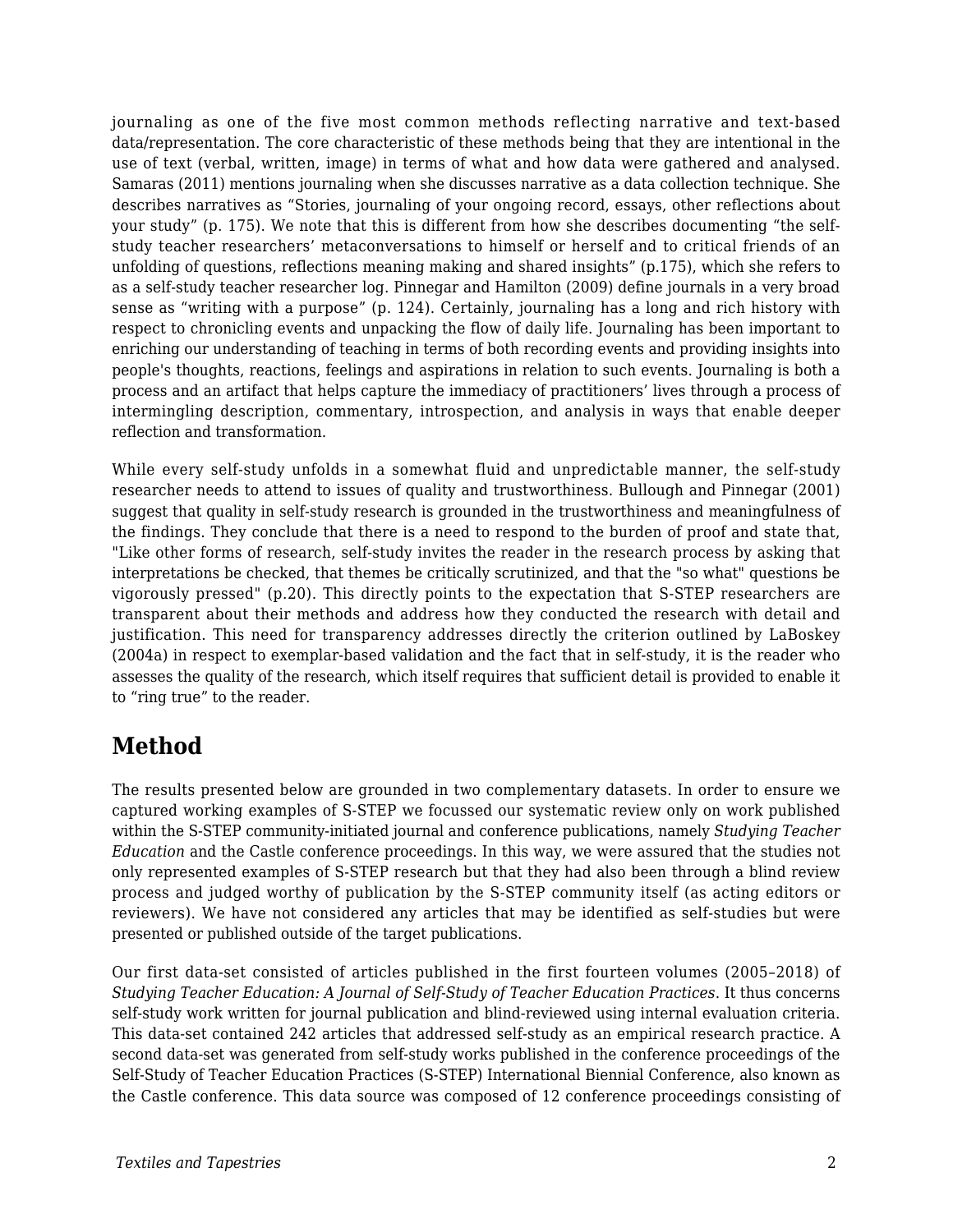some 1332 articles. Articles since the 5<sup>th</sup> Castle Conference in 2004 have been involved in a double round of blind peer review before acceptance into the proceedings (Garbett, Fitzgerald, Thomas, in press). A word count of 3,000 excluding references was imposed until 2014. In 2016, this limit was extended to 4,000 words but included references. We acknowledge that this restriction limits a fulsome description of the methods used. We used a random number generator to sample a chronological list of titles from the proceedings and produced a final data set for analysis from the Castle conferences comprising of 254 articles. When the two data sets were combined, we had a total number of 496 examples of S-STEP research to analyse.

The analysis consisted of three rounds of coding and recoding the journaling data in order to better understand the frequency, nature and aim of using journaling as a research method. The data was coded using Gibson and Brown's (2009) method of thematic analysis. In the initial stage of analysis, we read through all the articles and identified those that used journaling or journal-like practices (such as diaries or written logs) as part of their method. Once identified, we noted how journaling was described and performed in the research. This round of analysis identified 315 of the 496 articles within the data set which used journaling or journal-like practices in their methodology. The second stage of analysis consisted of focussing on those papers that explicitly described journaling as their method (as opposed to those that may be journal-like) in order to develop a more complete picture of how journaling was being used as a research method. We identified 214 articles explicitly naming journaling as one of their methods. In this stage of the analysis we searched for commonalities, differences, and relationships between the themes that emerged.

We did two rounds of coding in order to let the themes more fully emerge and be understood. We decided to treat each variation or different use of journaling within an article as a separate case of journaling. This means that while there were 214 articles in the data set, there were 223 cases of journaling as research method that were analysed. Those 223 mentions of journaling have been coded to determine how, when, and why journaling is being used as a research method.

# **Results**

In our first read-through of the data set, we analysed the articles for any mention of journaling in the research methodology, data sources or data collection section of the articles. This was not as straightforward as we expected since there was often a lack of clarity or looseness about the use of term journaling as well as some practices not being explicitly labelled as journaling. For example, we were often unsure whether terms such as reflective writing or keeping notes should be categorised as journaling. In addition, we found that the term 'journaling' meant considerably different things for different authors. This apparent diversity meant that we had to exercise caution with respect to what actual practices we were labelling as journaling. We applied a fairly inclusive definition that a journal was a document produced for a broad range of reasons that could include descriptive notes and reflections. However, in applying this definition we found that the structure, consistency, and approach to journaling varied among users, which led to uncertainty as to whether the practices used were in fact journaling or more 'journal-like' in our view. To address this we coded the data in two ways. Firstly, starting with a broad definition, we found that journaling and journal-like practices were used in 63.5% of the studies analysed (i.e. 315 of the original 496). We included in this analysis all those studies whose research method was 'journal-like' but not explicitly identified as journaling. These included articles referring to the use of documents that we believed paralleled journals, including reflective writing, diaries, notes, field notes, written logs, etc. In the second read-through, we focussed only on articles that explicitly mentioned the use of 'journaling' or 'keeping a journal'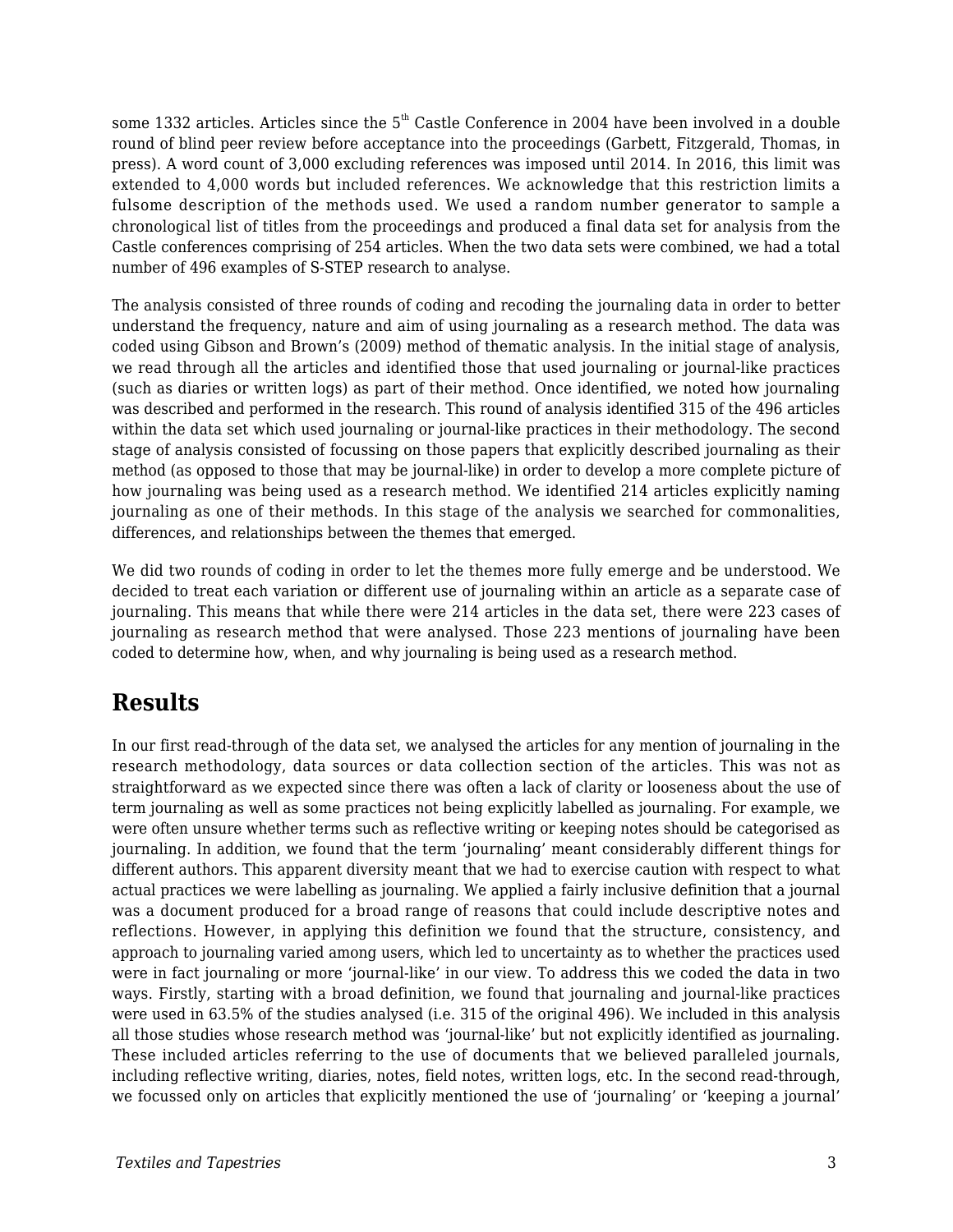within their method. Narrowing this down to focus only on those studies that were more explicit about their use of journaling lowered the number to 214 out of 496 or 43.1% of the articles in the data set. Table 1 presents the breakdown of this finding between the conference proceedings and journal articles.

#### **Table 1**

*Frequency of Using Journaling as a S-STEP Research Method*

|                                   | CC Proceedings | <b>STE</b> Journals | <b>Combined Total</b> |
|-----------------------------------|----------------|---------------------|-----------------------|
| Uses journaling/journal-like      | 147/254        | 168/242             | 315/496               |
| practice as a data source         | 57.9%          | 69.4%               | 63.5%                 |
| Names journaling as a data source | 99/254         | 115/242             | 214/496               |
|                                   | 39%            | 47.5%               | 43.1%                 |

While journaling is a popular research method for S-STEP, an analysis revealed that very little detail was provided on how the method was actually carried out. Table 2 details what information was provided in the method sections. Despite other methods, such as narratives and observations, being quite well explained and referenced, we found that often there was very limited detail concerning any guidelines or protocols for journaling, and very few references to support the method. For example, Kaplan (2002) discusses two of his three primary sources of data but does no more than state that the third was personal journal writing.

I have relied on three primary sources for data – student writing, student evaluations, and personal journal writing. Collected works included student autobiographical pieces; student writing on personal observations of their own teaching and self-growth; reflective field notes and observations on my own teaching; and formal student evaluations of my own teaching. (p. 32-33)

We found descriptions of method were very limited in what information they included around the frequency of journaling, the quantity or length of journal entries, or the size of the final data set. For example, the most frequent length, mentioned in only 3.6% of the articles, was 0-4 pages. There were only two other instances of word count or time lengths being mentioned: one stated 12 entries totaling in all 14,000 words and the other example stated 10 minutes. The most common times for journaling were before or after meetings, sessions, classes, lessons, or workshops. In addition, there was limited detail or guidelines on what journal entries were written about. One third (33.2%) of articles did not state what constituted the content of a journal entry. Despite this, just over half (51.1%) outlined how journal writing was stimulated with 47.1% stating that they were guided by questions, prompts, or guidelines to some extent while the remaining 4% specified that journal entries were open ended.

We also thought that it was significant that almost 90% of studies did not provide a reference for journaling. Of the 23 references that were cited, few were specifically on journaling as a research method. In addition, only three references were cited more than once in our data set. These findings highlight an irregularity in referencing for JARM, which suggests that there is likely a lack of adequate resources/research around the topic. Research that contains clear, structured guidelines for JARM would help to better ensure that the journaling is produced with rigor and is, therefore, free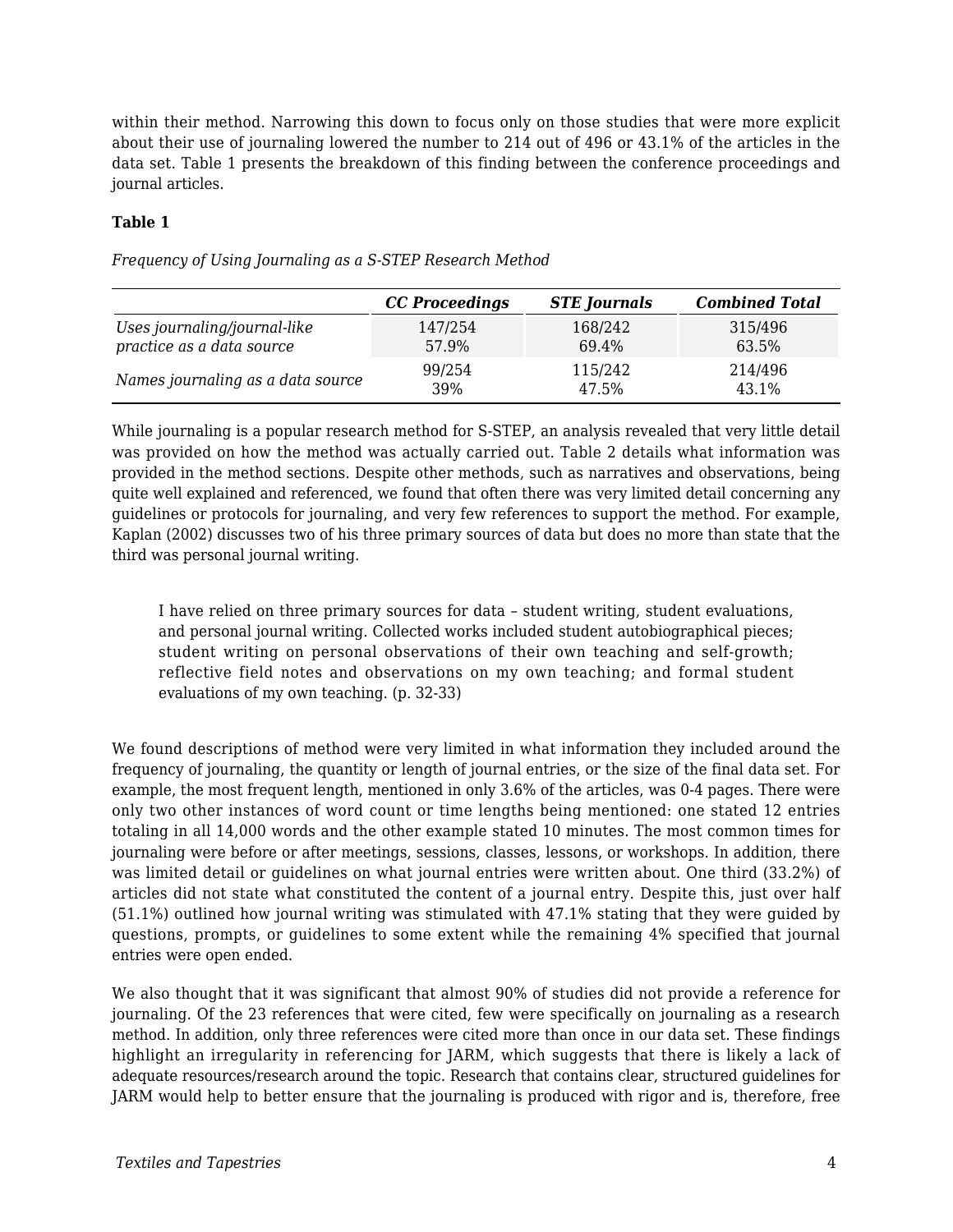from potential bias.

#### **Table 2**

*How Much Detail was Provided about the Method of Journaling*

|                                                                   | <b>Total</b> | Percentage |
|-------------------------------------------------------------------|--------------|------------|
| Outlines what constitutes the content of the journal<br>entries   | 149/223      | 66.8%      |
| Records quantity of journal entries                               | 22/223       | 10.3%      |
| Outlines frequency of journal writing                             | 90/223       | 40.3%      |
| Provides detail on length of entries or total size of<br>data set | 10/223       | 8.9%       |
| Outlines how journal writing was stimulated                       | 114/223      | 51.1%      |
| Provides a reference for journaling                               | 24/223       | 11.2%      |

Despite the lack of detail on how journaling was performed, it was evident that journaling was an attractive method to many of the researchers because of its flexibility. Within the data set that explicitly mentioned journaling as their method (n=223), we found that the stated purposes for journaling were varied and expansive. In all, we found 70 different purposes for journaling, which we reduced down to 15 categories. These are presented in Table 3 below. The three most common categories were: to contextualize/document teaching practice, experiences, decisions, and observations (14.3%); to document a/the process of their research or practice, document development, or document the implementation of a program (12.8%); and to analyze or reflect on experiences, reflect on learning, or reflect on a project (12.8%). To express, record, capture thoughts, feelings, reactions and beliefs was the only other category to be mentioned in more than 1 in 10 cases (11.4%).

#### **Table 3**

*Purpose for Keeping a Journal*

|                                                                                                                                     | <b>CC</b> Proceedings | <b>STE</b> Journals | <b>Combined Total</b> |
|-------------------------------------------------------------------------------------------------------------------------------------|-----------------------|---------------------|-----------------------|
| To contextualize/document teaching<br>practice, experiences, decisions,<br>observations                                             | 4                     | 6                   | 10/70<br>14.3%        |
| To document a/the process of their<br>research or practice, document<br>development, or document the<br>implementation of a program | າ                     |                     | 9/70<br>12.8%         |
| To uncover assumptions of practice,<br>improve practice, improve behavior,<br>monitor behavior                                      | 0                     | 3                   | 3/70                  |
| To help inform, reframe, or question<br>other data sources or findings                                                              | 0                     | 2                   | 2/70                  |
| To help construct a narrative                                                                                                       | 0                     | 2                   | 2/70                  |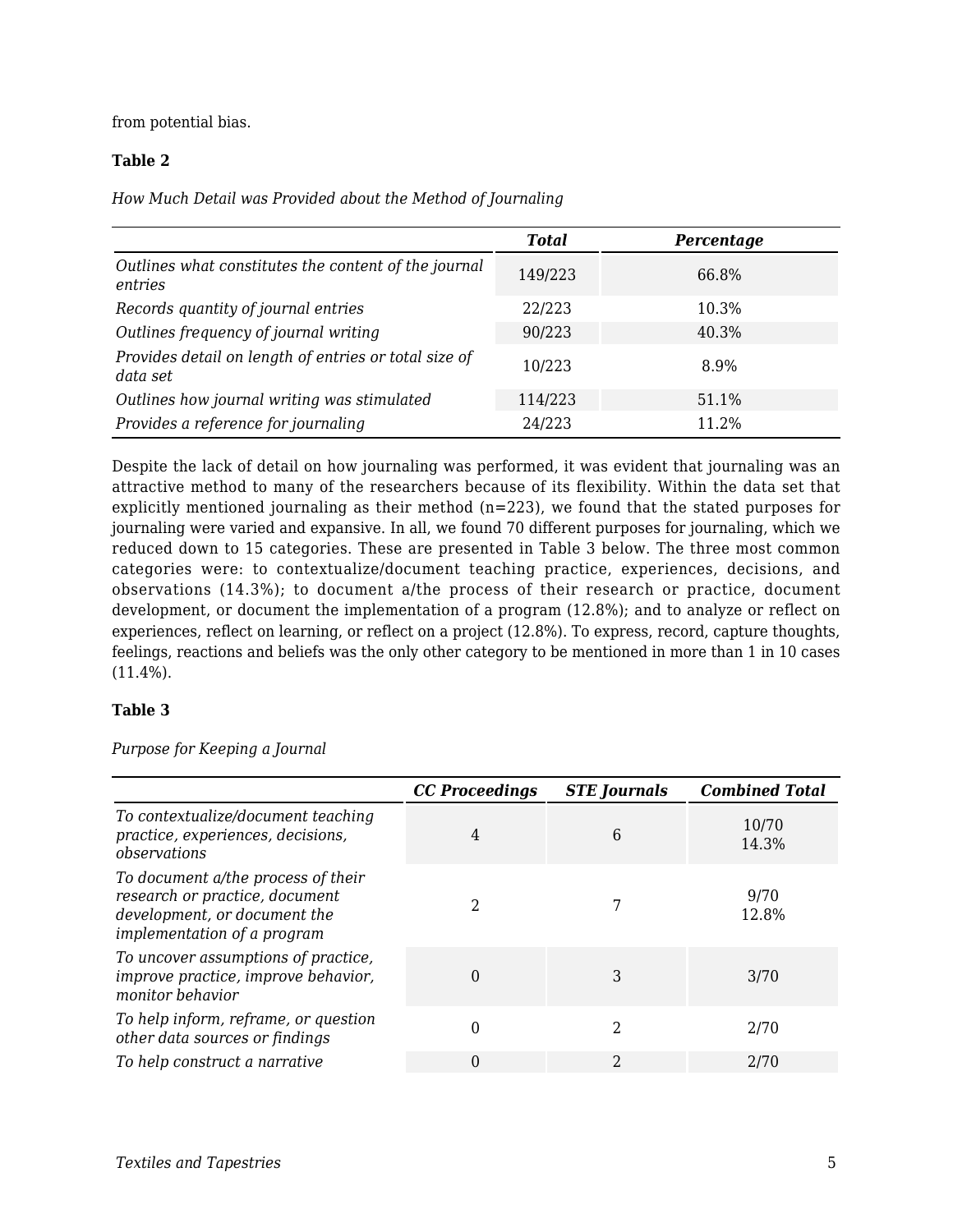| To give a more complete understanding<br>of the researcher's topic or findings, or<br>triangulate data |                | 4 | 5/70          |
|--------------------------------------------------------------------------------------------------------|----------------|---|---------------|
| To uncover intentions, capture<br>perspectives, identify characteristics                               | 1              | 3 | 4/70          |
| To make informed decisions, gather<br>information on practice, reframe<br>thoughts or actions          | 0              | 6 | 6/70          |
| Analyze or reflect on experiences,<br>reflect on learning, reflect on project                          | $\overline{2}$ | 7 | 9/70<br>12.8% |
| Catalyst for critical friend discussion,<br>document interchanges with critical<br>friend              | 0              | 2 | 2/70          |
| Understand a sub-culture                                                                               | $\theta$       | 1 | 1/70          |
| To express/record/capture thoughts,<br>feelings, reactions, beliefs                                    | $\overline{2}$ | 6 | 8/70<br>11.4% |
| To record developing ideas/views,<br>record dialogue, reflect                                          | 1              | 4 | 5/70          |
| Guide progress, monitor growth                                                                         | $\overline{2}$ | 1 | 3/70          |
| Record events                                                                                          | 1              | 0 | 1/70          |

### **Discussion**

Journaling is a commonly used and flexible tool in S-STEP methodology. As we appreciated the extent of its usefulness we realized there were two important themes that ran through our analysis. The first is that there is very little common agreement between S-STEP researchers as to what constitutes the nature and practice of journaling. We identified that the very term "journaling" was used indiscriminately. For example, Tidwell (2002) uses journaling and notetaking interchangeably in her article. Magee (2010) on the other hand described using journaling and field notes as different forms in her article. Seaton (2006) refers to their journal as a field text but Jonsdottir & Gísladóttir (2016) refer to their field notes as something that exists within their journals. McAndrews (2000) explains that her journal existed within her portfolio. Spiteri (2010) describes her journaling "took the form of a daily diary (p. 135). Heston (2008) uses two journals in her article – a "reflective journal" (p. 173) and a "journal" (p. 174). We found it interesting that Heston thought that both journals were distinguishable enough from one another to call them, and use them for, separate things.

Another example of lack of agreement is the way some researchers talk of journaling as a process rather than as a product. For example, Ramirez and Allison-Roan (2014) make explicit that they envisage journaling "as asynchronous dialogue" (p. 174), while Strom et al. (2018) state, "After each meeting, we took time to journal and reflect on our dialogue and new ideas or insights that emerged from our collective conversation" (p. 145). Another example is provided by Conrad et al. (2010) who states, "The critical friends also noted their experiences during this process by journaling" (p. 147).

We are not suggesting that there is a problem with this diversity. Flexibility, and the ability to create and adapt research methods to suit the research problem and nuanced nature of educational practice is an essential feature of the S-STEP methodology. What we are highlighting is there appears to be no common principles or shared understanding of what journaling is as a method for S-STEP research. It appears to be a term that covers a broad range of practices, each with the rich potential to achieve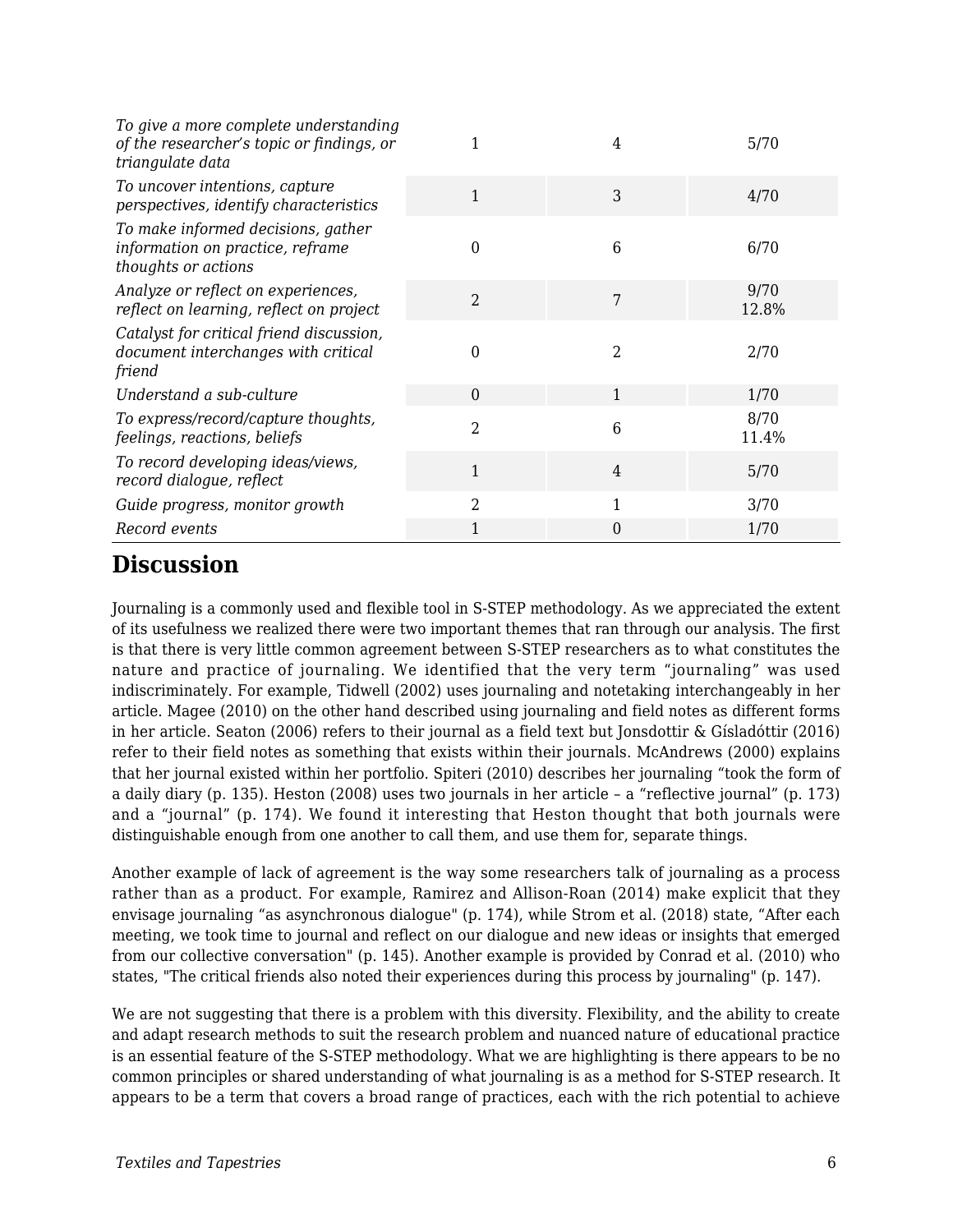many possible purposes. This seems to be supported by the cursory use of referencing and lack of consistent citations to journaling as a research method.

Secondly, and emerging from the theme above, there is a clear lack of detail and transparency that described how journaling was used as a research method. While flexibility can be incredibly generative, there is also a need to ensure that the research is sufficiently trustworthy (Tidwell, et al., 2009). As in all research, there is an expectation that the researcher clearly document the research design and data analysis process. As Silverman (2013) notes, documenting method involves, amongst other things, providing full descriptions in respect to what data has been studied, how it was obtained and how it was analysed. With respect to self-study, LaBoskey (2004b), states that trustworthiness can best be achieved by making the data visible and by clearly presenting and illustrating the "methods for transforming the data into findings, and the linkages between data, findings, and interpretations" (p. 1176).

The issue here is that there is a lack of clarity and consistency in describing how people use journaling as a research method. How entries become 'data', how this data is then analysed, and how bias is managed and mitigated are all grey areas. It is not clear methodologically whether journaling is the process of documenting things as they happen or if it is a record of internal metaconversations and reflections. Either way, as we have found in our analysis of the data, the reader is typically not privy to methodological decision-making around the process of journaling, particularly when that process becomes more than gathering or collecting data. We believe there needs to be more discussion and transparency around this topic. This is most important when journals go beyond personal recordings and their content shared and used as data. We wonder how does the desire to use journal entries as evidence to reinforce a particular stance or to highlight a change in perspective influence the way it is written in the journal? Does such an awareness influence how an entry is written if the anticipation is to use in a future publication? If we take journaling a step further to use it as a place to analyse our musings in an iterative way, are we getting further from or closer to anything of substance?

### **Conclusions**

Our analysis revealed three key findings. Firstly, the assumption that journaling is a commonly used research method in the self-study of teacher education practices (S-STEP) field is supported, although there is little consistency around what it actually looks like in practice. Secondly, journaling was rarely defined with adequate specificity or detail, even given the acknowledged word count limitations in the Castle articles. Overall, we found very little information was provided on the purpose of journaling, how each entry was triggered and recorded, what would count as an entry, how often and when journaling would be done, how long an entry was expected to be, and how the entries would be analysed or contribute to the analysis. Thirdly, journaling was a term used to cover a broad and growing range of practices. Overall, we found 70 purposes for journaling in the descriptions, which demonstrates that it is a very flexible tool. Such findings raise concerns around the rigour of self-study when journaling is used in such a diverse way with little clarity or transparency around its specific application. Our concern is that this lack of detail not only compromises the quality of the research produced, but may not sufficiently address the need for trustworthiness of S-STEP research.

We hope such findings will promote discussion on S-STEP methodology. We are continuing to analyse the works and to use examples from articles to illustrate that journaling has evolved to become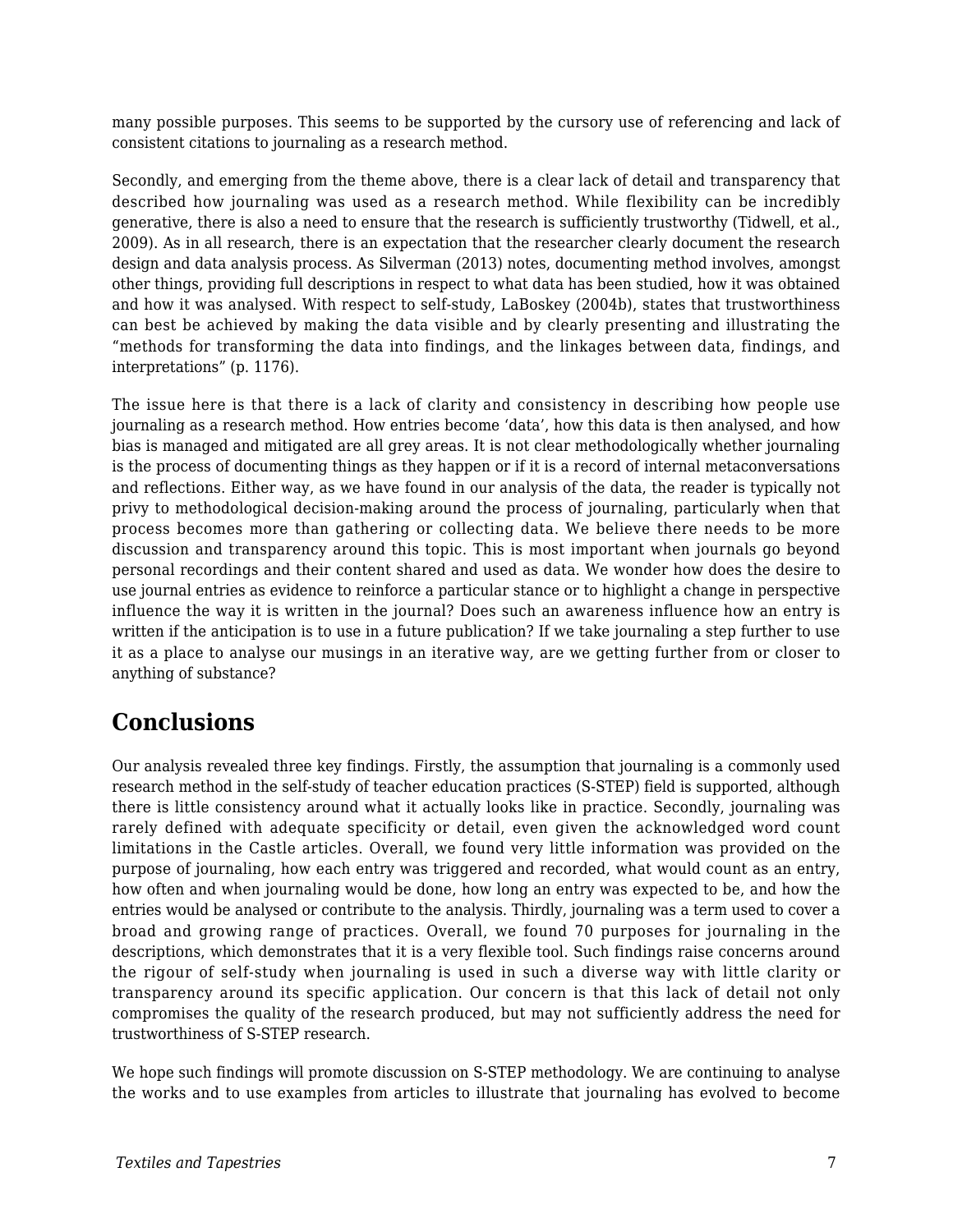something of a literary art form. Perhaps it is more accurate to write that journaling gives self-study researchers a sequestered space in which to wax lyrical. As Gustav Flaubert wrote in *Madame Bovary*, "Human speech is like a cracked kettle on which we tap crude rhythms for bears to dance to, while we long to make music that will melt the stars." Perhaps that is true of our real intent when we say we have drawn on our journals for evidence.

# **Acknowledgement**

The authors would like to acknowledge Rosie Lee who acted as the Research Assistant for this project with the support of the University Summer Scholarship Programme.

### **References**

Bullough, R. V., & Pinnegar, S. (2001). Guidelines for quality in autobiographical forms of self-study research. *Educational Researcher, 30*(3), 13–21.

Conrad, D., Conrad, D., Misra, A., Pinard, M. & Youngblood, J. (2010). Studying the "I" in our teaching and learning: Influences of identity on pedagogy for faculty of color at a rural university, *Studying Teacher Education, 6(*2), 143-159.

Garbett, D., Fitzgerald, L & Thomas, L (in press). Tracing self-study research through biennial Castle Conferences at Herstmonceux. In J. Kitchen, A. Berry, S.M. Bullock, A. R. Crowe, M. Taylor, H. Guðjónsdóttir, L. Thomas. (Eds.) *2nd International handbook of self-study of teaching and teacher education.* Springer International Handbooks of Education.

Gibson, W. J. & Brown, A. (2009). Identifying themes, codes and hypotheses. In W. J. Gibson, & A. Brown, (Eds.), *Working with qualitative data* (pp. 127-144). Sage.

Heston, M. (2008). Professional Change through Personal Growth: Tools for Reframing Relationships with Students and Colleagues. In M. Heston, D. Tidwell, K. East & L. Fitzgerald, (Eds.), *Pathways to change in teacher education: Dialogue, diversity and self-study* (pp. 173-176). Proceedings of the 7th International Conference on the Self-Study of Teacher Education Practices. Herstmonceux, England.

Jonsdottir, S., & Gísladóttir, K. (2016). Strengthening teacher identity through development of professional working theory. In D. Garbett & A. Ovens (Eds.), *Enacting self-study as methodology for professional inquiry* (pp. 449-454). Proceedings of the 11th International Conference on the Self-Study of Teacher Education Practices, Herstmonceux, England.

Kaplan, J. (2002) A journey towards self-understanding: Reflections on a teacher educators' methodology. In C. Kosnik, A. Freese & A. Samaras (Eds.), *Making a difference in teacher education through self-study* (pp.31-35). Proceedings of the 4th International Conference on the Self-Study of Teacher Education Practices (Volume 2), Herstmonceux, England.

Lighthall, F. (2004). Fundamental features and approaches of the S-STEP enterprise. In J. J. Loughran, M. L. Hamilton, V. K. LaBoskey, & T. Russell (Eds.), *International handbook of self-study of teaching and teacher education practices* (pp. pp 193-246). Kluwer.

LaBoskey, V. K. (2004a). The methodology of self-study and its theoretical underpinnings. In J. J. Loughran, M. L. Hamilton, V. K. LaBoskey, & T. Russell (Eds*.), International handbook of self-study of*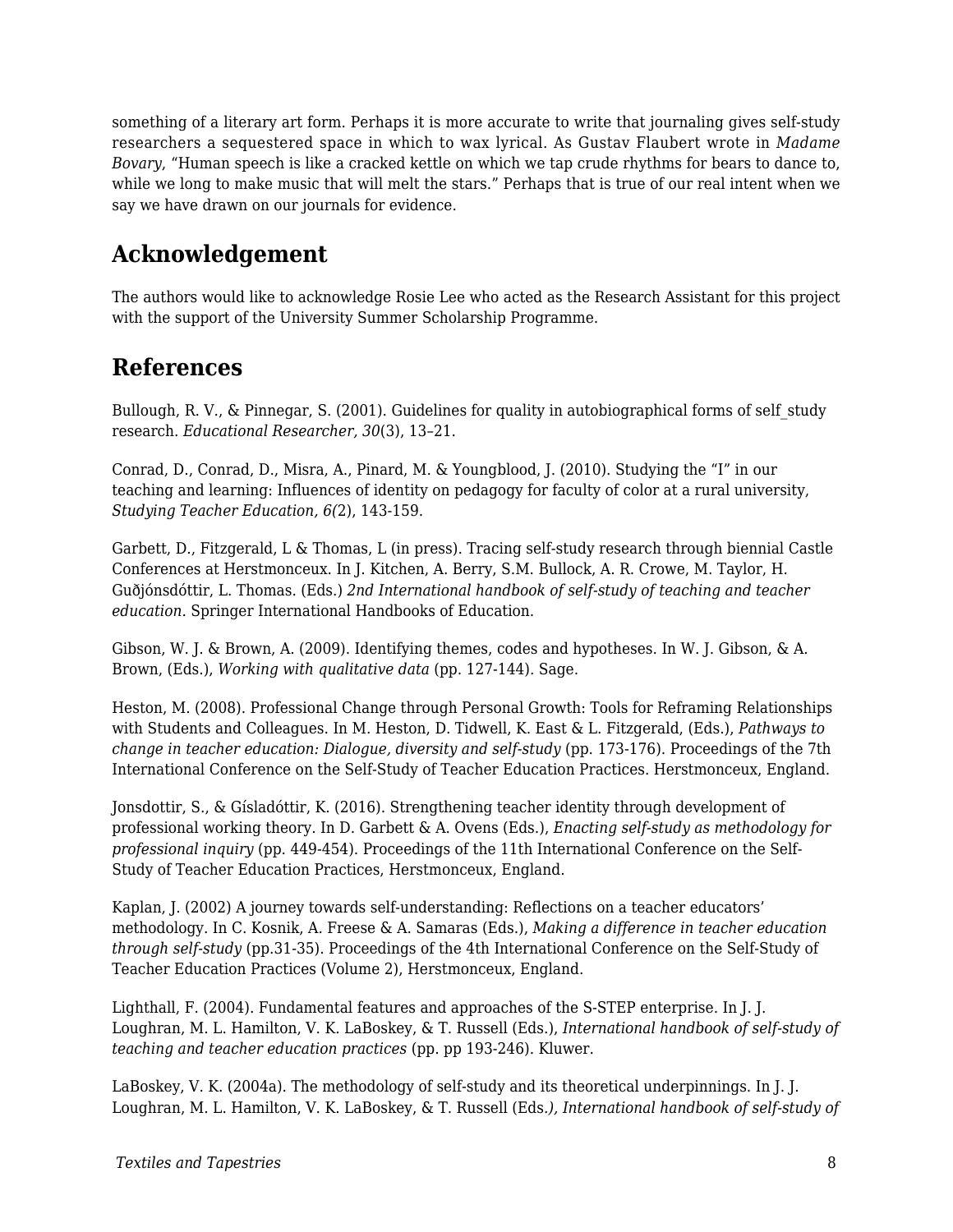*teaching and teacher education practices* (pp. 817–869). Kluwer.

LaBoskey, V. K. (2004b). Moving the methods of self-study research and practice forward: Challenges and opportunities. In J. J. Loughran, M. L. Hamilton, V. K. LaBoskey, & T. Russell (Eds.), *International handbook of self-study of teaching and teacher education practices* (pp. 1169–1184). Kluwer.

Loughran, J. J. (2004). A history and context of self-study of teaching and teacher education practices. In J. J. Loughran, M. L. Hamilton, V. K. LaBoskey, & T. Russell (Eds.), *International handbook of selfstudy of teaching and teacher education practices* (pp. 7–39). Springer.

Magee, D. (2010). The bridge, the hybrid, and the kaleidoscope: Metaphorical representations in a third space. In L. Erickson, J. Young, & S. Pinnnegar (Eds.), *Navigating the public and private: Negotiating the diverse landscape of teacher education* (pp. 141-144). Proceedings of the 8th International Conference on the Self-Study of Teacher Education Practices. Herstmonceux, England.

McAndrews (2000). Asking questions: Then impetus for theoretical and pedagogical change. In J. Loughran & T. Russell (Eds.), *Exploring myths and legends of teacher education* (pp. 173-177). Proceedings of the 3rd International Conference on the Self-Study of Teacher Education Practices, Herstmonceux, England.

Pinnegar, S. & Hamilton, M. L. (2009). *Self-study of practice as a genre of qualitative research: Theory, methodology, and practice.* Springer.

Ramirez, L., & Allison-Roan, A. (2014). Leadership, ready or not: Lessons learned about self through 'becoming' leaders via co-mentoring. In D. Garbett & A. Ovens (Eds.), *Changing practices for changing times: Past, present and future possibilities for self-study research* (pp. 174-176). Proceedings of the 10th International Conference on the Self-Study of Teacher Education Practices, Herstmonceux, England.

Samaras, A. (2011). *Self-study teacher research: Improving your practice through collaborative inquiry*. Sage.

Seaton, L. (2006). Seeking collaboration in practitioner settings: Finding my self. In L. Fitzgerald, M. Heston, & D. Tidwell (Eds.), *Collaboration and Community: Pushing Boundaries through Self-Study* (pp. 234-237). Proceedings of the 6th International Conference on the Self-Study of Teacher Education Practices. Herstmonceux, England.

Silverman, D. (2013). *Doing qualitative research: A practical handbook*. Sage.

Spiteri, D. (2010). Back to the classroom: Lessons learnt by a teacher educator. *Studying Teacher Education, 6*(2), 131-141.

Strom, K., Mills, T., Abrams, L., & Dacey, C. (2018) Thinking with posthuman perspectives in selfstudy research, *Studying Teacher Education, 14*:2, 141-155

Tidwell, D. (2002). On stage: The efficacy and theatrics of large group instruction. In C. Kosnik, A. Freese & A. Samaras (Eds.), *Making a difference in teacher education through self-study* (pp. 111-117). Proceedings of the 4th International Conference on the Self-Study of Teacher Education Practices (Volume 2), Herstmonceux, England.